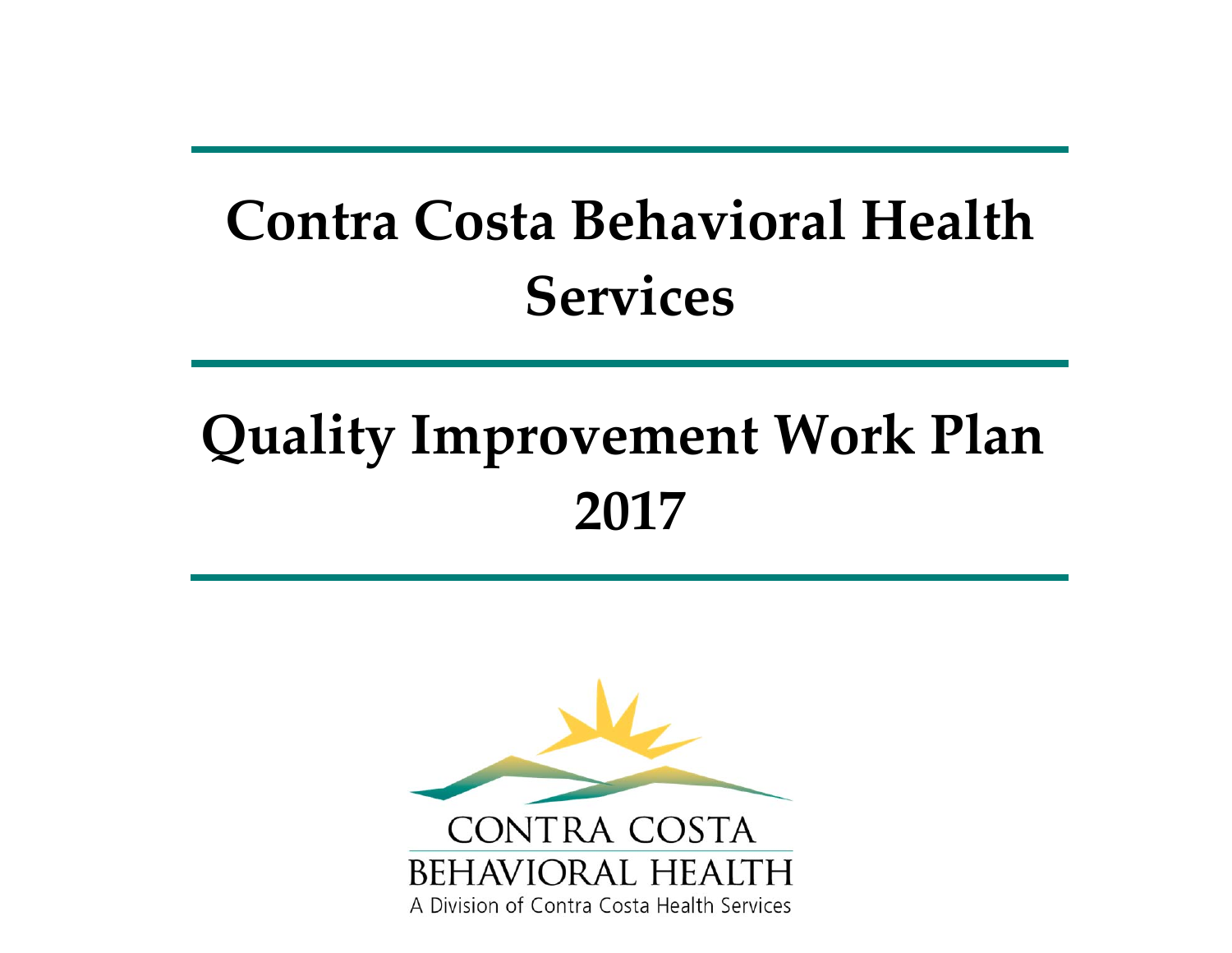The Quality Improvement Committee (QIC) monitors service delivery with the aim of improving the processes of providing care and better meeting the needs of beneficiaries. The OIC is a part of the Quality Assessment and Performance Improvement (OAPI) Program at Contra Costa Behavioral Health Services Division (BHSD) under the direction of the Quality Management Program Coordinator. The QAPI activities include collecting and analyzing data to measure against the goals or prioritized areas of improvement that have been identified; identifying opportunities for improvement and deciding which opportunities to pursue; identifying relevant committees to ensure appropriate exchange of information with the OAPI; obtaining input from providers, beneficiaries, and family members in identifying barriers to delivery of clinical care and administrative services; designing and implementing interventions for improving performance; measuring effectiveness of the interventions; incorporating successful interventions into the behavioral health services' operations; and reviewing beneficiary grievances, appeals, expedited appeals, fair hearings, expedited fair hearings, provider appeals, and clinical records review. The QAPI also reviews timeliness of services, consumer satisfaction, penetration and retention rates, service accessibility, and other service trends. In addition, the OAPI works in collaboration with the Ethnic Services and Behavioral Health Training manager to monitor and improve the quality of offered trainings and education for its workforce, inclusive of promoting greater cultural diversity, humility and competency. As a result of the monitoring activities described above, the QAPI recommends policy decisions, reviews and evaluates the results of quality improvement activities including performance improvement projects, institutes needed quality improvement actions, ensures follow-up of QI processes, and documents QAPI meeting minutes regarding decisions and actions taken. The QIC meets every month.

Guided by the above, the BHSD developed its 2017 Quality Improvement Work Plan. The contents of the Quality Improvement Work Plan were also informed by County efforts to better meet consumer needs and incorporate External Quality Review feedback and the BHSD's Strategic Plan. This Quality Improvement Work Plan provides a vehicle for BHSD management to: 1) meet quality improvement requirements specified in the Mental Health Plan contract with the State Department of Health Care Services (DHCS) for the expenditure of Medi-Cal (Medicaid) dollars; 2) address and solve issues raised during the implementation of the Drug Medi-Cal Organized Delivery System; and 3) address and solve issues raised in the tri-annual DHCS Audits and annual External Quality Reviews.<sup>1</sup> The QI Work Plan is evaluated on how activities were met and is revised on an annual basis. Activities are marked in brackets as being new, ongoing (continuing from the previous year), and/or completed in comparison to previous years.

The QI activities are divided into the following sections:

- c Service Capacity [page 2]
- c Access to Care [pages 3-5]
- c Beneficiary Satisfaction [page 6]
- c Cultural and Linguistic Competence [page 7]
- c Medication Practices [page 8]
- c Service Delivery and Clinical Issues [pages 9-15]
- c Continuity and Coordination of Care [pages 16-17]

<sup>&</sup>lt;sup>1</sup> Activities related to both Mental Health and Substance Use Disorder services are shaded gray.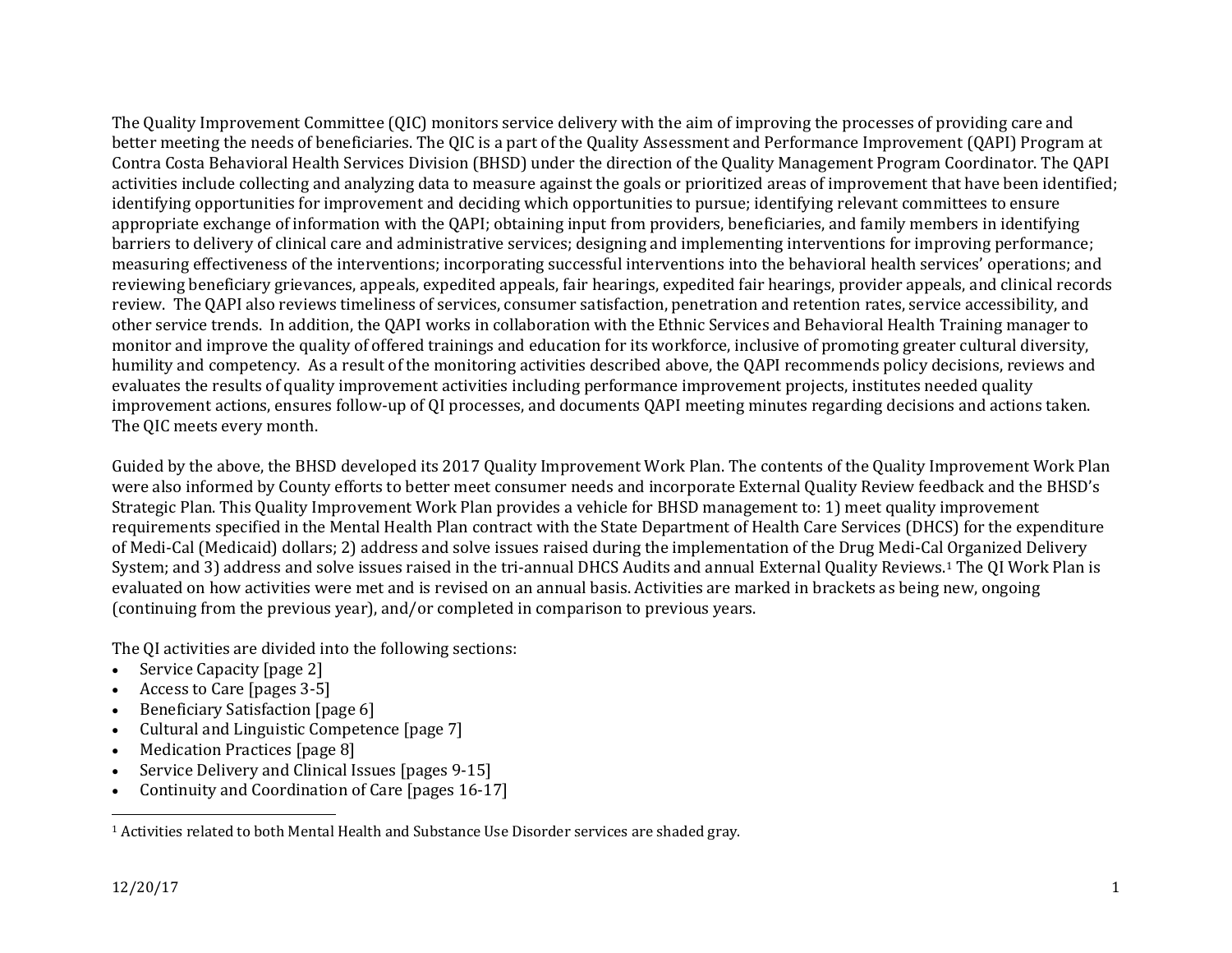#### **Service Capacity**

Behavioral Health DHCS Contractual Element: Assess the capacity of service delivery for beneficiaries, including monitoring the number, type, *and geographic distribution of services within the delivery system.*

|    | <b>Goal 1: Monitor service delivery capacity</b>                                                                                                       |    |                                                                                                                                                                                                                                                                           |  |
|----|--------------------------------------------------------------------------------------------------------------------------------------------------------|----|---------------------------------------------------------------------------------------------------------------------------------------------------------------------------------------------------------------------------------------------------------------------------|--|
|    | <b>Objectives</b>                                                                                                                                      |    | <b>Actions</b>                                                                                                                                                                                                                                                            |  |
| 1. | Increase penetration rates by .05% for the<br>following underserved populations: Latino,<br>Asian/Pacific Islander, Birth to Six, and<br>Older Adults. | 1. | Compare penetration rates for underserved populations to penetration rates from<br>previous years. [ongoing]                                                                                                                                                              |  |
| 2. | Develop Prevention and Early Intervention<br>(PEI) outcome indicators that determine<br>outreach to underserved populations and                        | 1. | Develop and report on demographic data, such as age group, race/ethnicity,<br>primary language and sexual orientation to enable assessment of outreach and<br>engagement efforts over time. [NEW]                                                                         |  |
|    | linkage to mental health care.                                                                                                                         | 2. | For PEI programs, develop and report on the number of people connected to care,<br>and average duration of reported untreated mental illness to enable assessment of<br>impact of programs connecting people from underserved populations to mental<br>health care. [NEW] |  |
| 3. | Use geo-mapping to assess the relationship                                                                                                             | 1. | Use geo-mapping software to plot consumer and service locations. [NEW]                                                                                                                                                                                                    |  |
|    | between consumer locations and resources                                                                                                               | 2. | Identify data, standards, and reporting requirements for Travel Time or Time to                                                                                                                                                                                           |  |
|    | available.                                                                                                                                             |    | Service. [NEW and COMPLETED]                                                                                                                                                                                                                                              |  |
| 4. | Review services designed for TAY and                                                                                                                   | 3. | Solicit interest among potential contractors to provide residential services to the                                                                                                                                                                                       |  |
|    | identify service needs.                                                                                                                                |    | TAY population. [NEW and COMPLETED]                                                                                                                                                                                                                                       |  |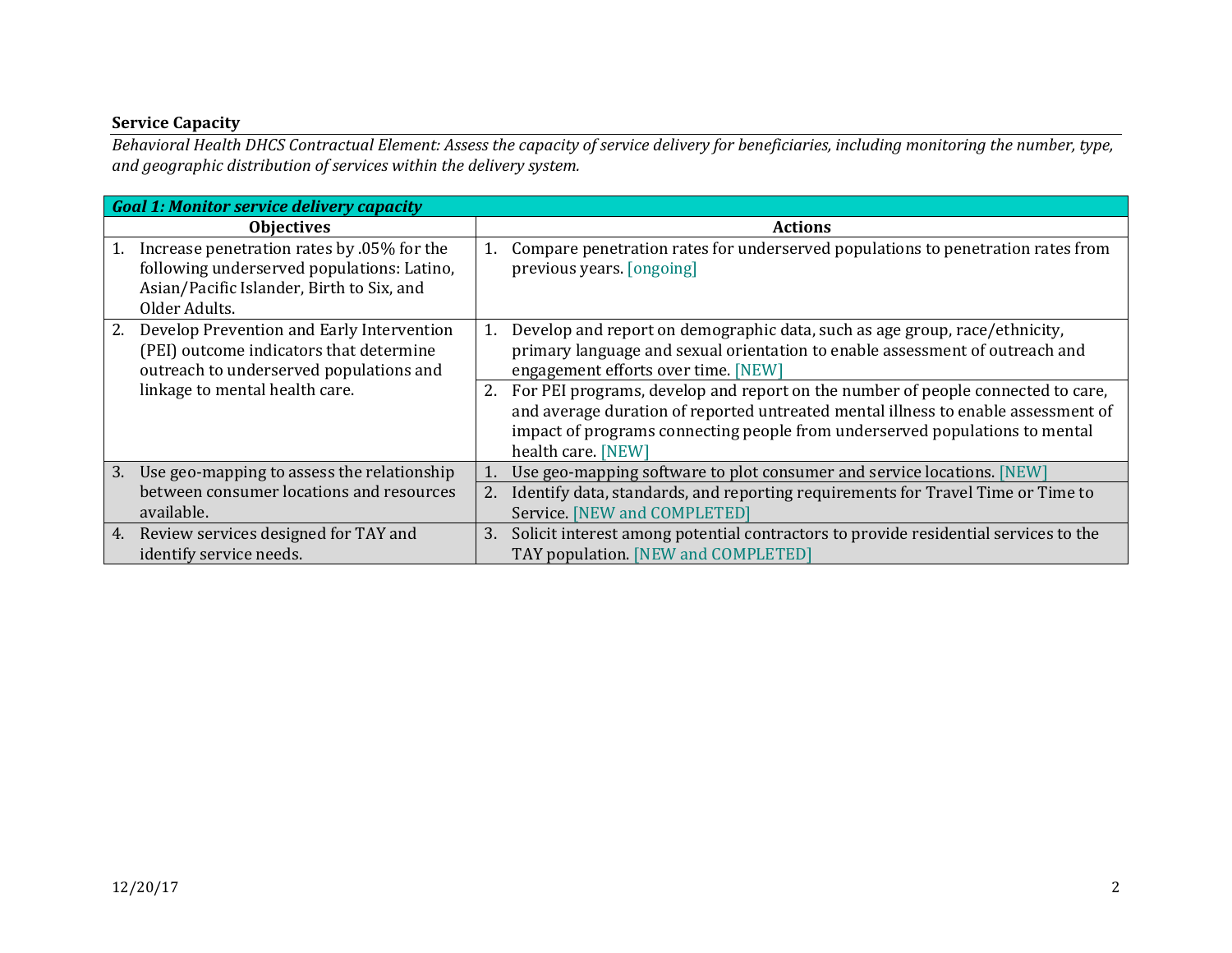#### **Access to Care**

Behavioral Health DHCS Contractual Elements: Assess the accessibility of services within service delivery area, including:

- $\bullet$ *Timeliness of routine appointments;*
- $\bullet$ *Timeliness of services for urgen<sup>t</sup> conditions;*
- $\bullet$ *Access to after‐hours care; and*
- $\bullet$ *Responsiveness of the 24 hour, toll free telephone number.*

|    | Goal 2: Beneficiaries will have timely access to the services they need (non-clinical performance improvement project) |                |                                                                                  |  |
|----|------------------------------------------------------------------------------------------------------------------------|----------------|----------------------------------------------------------------------------------|--|
|    | <b>Objectives</b>                                                                                                      | <b>Actions</b> |                                                                                  |  |
| 1. | At least 90% of individuals, on average,                                                                               | 1.             | Report the percentage of new consumer appointment requests for which a routine   |  |
|    | requesting routine care mental health                                                                                  |                | clinician appointment is offered within 10 business days. [ongoing]              |  |
|    | services will be offered an initial assessment                                                                         |                |                                                                                  |  |
|    | appointment within 10 business days.                                                                                   |                |                                                                                  |  |
| 2. | At least 80% of individuals, on average,                                                                               | 1.             | Report the percentage of new consumer appointment requests for which a routine   |  |
|    | requesting routine care mental health                                                                                  |                | psychiatry appointment is offered within 15 business days. [ongoing]             |  |
|    | services will be offered psychiatry                                                                                    |                |                                                                                  |  |
|    | appointment within 15 business days.                                                                                   |                |                                                                                  |  |
| 3. | 100% of urgent care mental health service                                                                              | 1.             | Report the percentage of urgent outpatient mental health appointments with       |  |
|    | requests are offered appointment within 2                                                                              |                | clinicians that are offered within 2 business days of request. [ongoing]         |  |
|    | business days for all consumers.                                                                                       |                |                                                                                  |  |
| 4. | At least 90% of hospital discharges are                                                                                | 1.             | Report the percentage of all hospital discharges for which the consumer receives |  |
|    | followed by an outpatient mental health visit                                                                          |                | an outpatient mental health appointment within 7 calendar days. [ongoing]        |  |
|    | within 7 calendar days.                                                                                                |                |                                                                                  |  |
| 5. | Reduce 30-day hospital readmission rate for                                                                            | 1.             | Report annually 30-day hospital readmission rates for all consumers by system of |  |
|    | mental health consumers to be below 10%.                                                                               |                | care and countywide. [NEW]                                                       |  |
| 6. | Provide tele-psychiatry services in regions                                                                            |                | Pilot tele-psychiatry at the East Adult specialty mental health clinic. [NEW]    |  |
|    | showing the greatest needs.                                                                                            | 2.             | Gather consumer input via focus groups. [NEW]                                    |  |

|    | <b>Goal 3: Reduce appointment no-show rates</b>                                        |  |                                                                                                   |  |
|----|----------------------------------------------------------------------------------------|--|---------------------------------------------------------------------------------------------------|--|
|    | <b>Objectives</b>                                                                      |  | <b>Actions</b>                                                                                    |  |
|    | Improve appointment data collection on<br>mental health appointments.                  |  | Implement Cadence, the Epic appointment scheduling module. [ongoing and<br><b>COMPLETED1</b>      |  |
| 2. | Implement Televox automated call reminder<br>system across mental health clinic sites. |  | Explore text message option in the Televox automated call reminder system. [NEW<br>and COMPLETED] |  |
|    |                                                                                        |  | Create reporting that integrates Televox and appointment adherence data. [NEW]                    |  |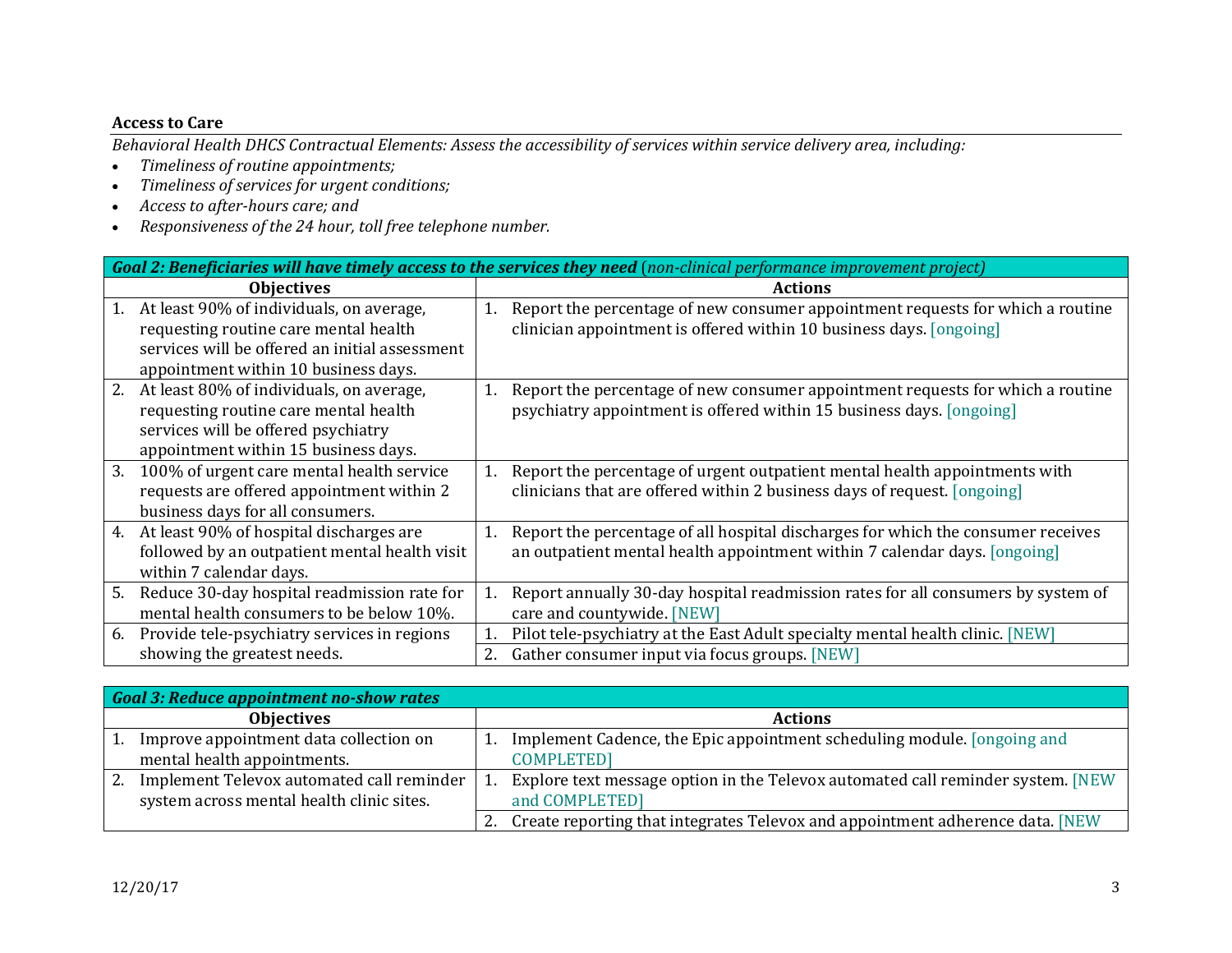| <b>Goal 3: Reduce appointment no-show rates</b> |                   |  |  |  |
|-------------------------------------------------|-------------------|--|--|--|
| <b>Obiectives</b>                               | Actions           |  |  |  |
|                                                 | COMPLETEDI<br>and |  |  |  |

|                  | Goal 4: Improve the Behavioral Health Access Line triaging and referral processes into the behavioral health system of care |    |                                                                                                                                                                                                                    |  |
|------------------|-----------------------------------------------------------------------------------------------------------------------------|----|--------------------------------------------------------------------------------------------------------------------------------------------------------------------------------------------------------------------|--|
|                  | <b>Objectives</b>                                                                                                           |    | <b>Actions</b>                                                                                                                                                                                                     |  |
| $\vert 1. \vert$ | 75% of business hours Access Line calls are<br>answered by a live staff within 3 minutes.                                   |    | Compare the number of business hour calls that are answered within 3 minutes to<br>the total number of business hour calls. [ongoing]                                                                              |  |
|                  | 2. 75% of after-hours Access Line calls are<br>answered by a live representative within 1<br>minute.                        | 1. | Compare the number of after-hour calls that are answered within 1 minute to the<br>total number of after-hour calls. [ongoing and COMPLETED]                                                                       |  |
| 3.               | Increase regularity with which Access Line<br>test calls are made for both daytime and<br>after-hours.                      |    | On quarterly basis, conduct 10 tests calls, 6 (including 2 in Spanish) during<br>business hours and 4 (including 2 in Spanish) after hours. [ongoing]<br>Re-evaluate the Access Line test call protocol. [ongoing] |  |

#### **Beneficiary Satisfaction**

*Behavioral Health DHCS Contractual Elements: Assess beneficiary or family satisfaction at least annually by:*

- $\bullet$ *Surveying beneficiary/family satisfaction with services;*
- $\bullet$ *Evaluating beneficiary grievances, appeals, and fair hearings;*
- $\bullet$ *Evaluating requests to change persons providing services; and*
- $\bullet$ *Informing providers of the results of beneficiary/family satisfaction activities.*

| Goal 5: Evaluate consumer grievances, unusual occurrence notifications, and change of provider and appeal requests             |  |                                                                                                                                                                                                                                                   |  |  |
|--------------------------------------------------------------------------------------------------------------------------------|--|---------------------------------------------------------------------------------------------------------------------------------------------------------------------------------------------------------------------------------------------------|--|--|
| <b>Objectives</b>                                                                                                              |  | <b>Actions</b>                                                                                                                                                                                                                                    |  |  |
| Continue to review grievances, unusual<br>occurrence notifications, and change of<br>provider and appeal requests and identify |  | Collect and analyze mental health service grievances, unusual occurrence<br>notifications, change of provider, appeals, and fair hearing requests to examine<br>patterns that may inform the need for changes in policy or programming. [ongoing] |  |  |
| system improvement issues.                                                                                                     |  | Present findings to the Quality Improvement Committee on a quarterly basis. [NEW]                                                                                                                                                                 |  |  |

|                   | Goal 6: Monitor consumer/family satisfaction  |  |                                                                                      |  |
|-------------------|-----------------------------------------------|--|--------------------------------------------------------------------------------------|--|
| <b>Objectives</b> |                                               |  | <b>Actions</b>                                                                       |  |
|                   | Survey means (4.0 or higher) indicate         |  | Conduct a mental health consumer/family satisfaction survey twice per year to        |  |
|                   | consumers and/or their families are satisfied |  | gather quantitative and qualitative data about satisfaction with services. [ongoing] |  |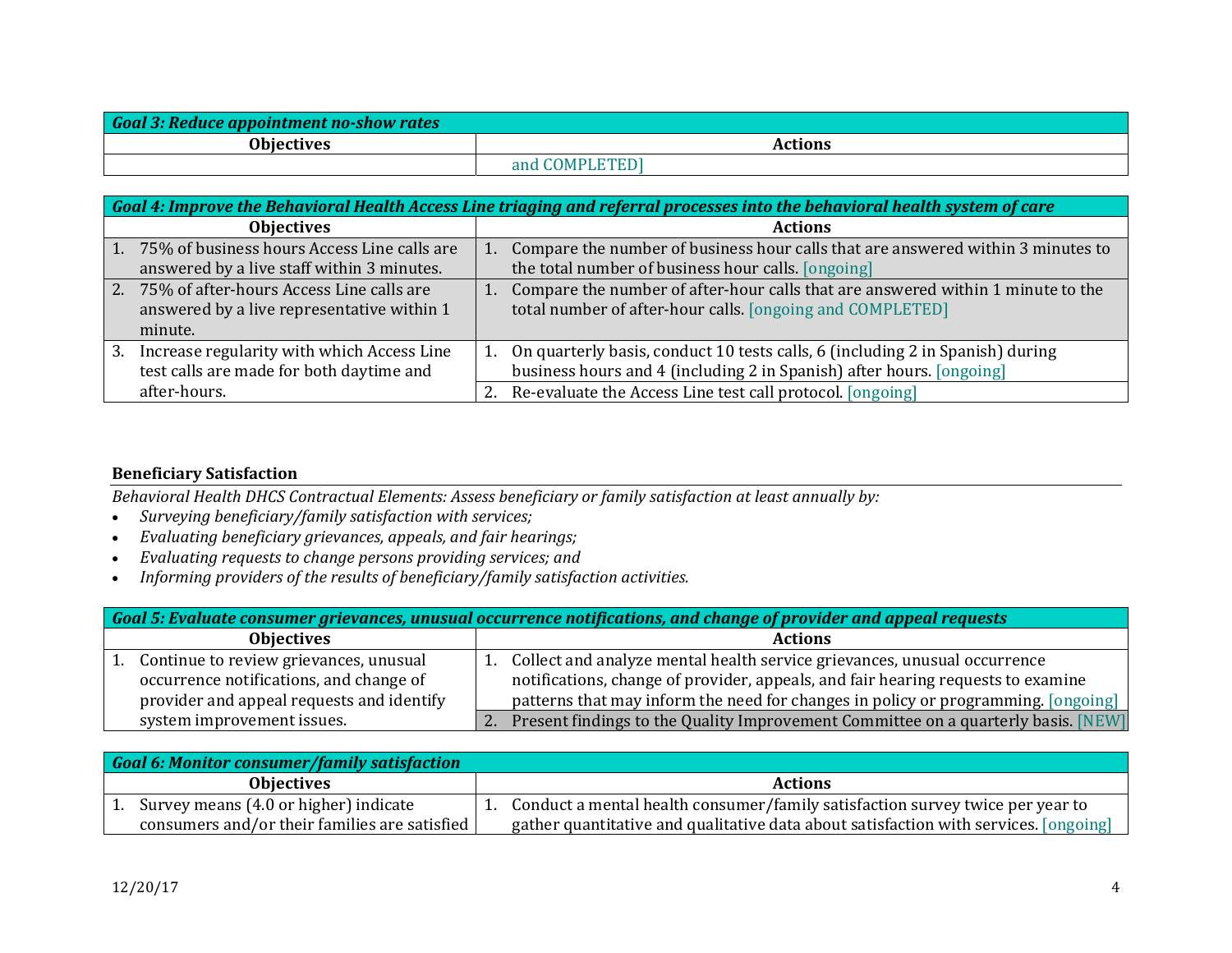| <b>Goal 6: Monitor consumer/family satisfaction</b> |                                                                                     |
|-----------------------------------------------------|-------------------------------------------------------------------------------------|
| <b>Objectives</b>                                   | <b>Actions</b>                                                                      |
| with their care.                                    | Report satisfaction survey findings to clinics and contracted providers. [NEW]      |
|                                                     | Conduct mental health consumer/family member focus groups at the County<br>3.       |
|                                                     | clinics to gather qualitative data about satisfaction with services. [ongoing]      |
|                                                     | Conduct in-depth program and fiscal review of MHSA funded programs, including<br>4. |
|                                                     | site visits and consumer interviews and surveys. [ongoing]                          |

#### **Cultural and Linguistic Competence**

*Behavioral Health DHCS Contractual Elements: Comply with the requirements for cultural and linguistic competence.*

|    | Goal 7: Provide all consumers with welcoming, engaging, and culturally- and linguistically-appropriate consumer-centered care |    |                                                                                            |  |  |
|----|-------------------------------------------------------------------------------------------------------------------------------|----|--------------------------------------------------------------------------------------------|--|--|
|    | <b>Objectives</b>                                                                                                             |    | <b>Actions</b>                                                                             |  |  |
| 1. | Promote the delivery of services in a                                                                                         |    | Update the cultural competence plan, incorporating DHCS cultural competency                |  |  |
|    | culturally competent manner.                                                                                                  |    | plan requirements. [ongoing]                                                               |  |  |
|    |                                                                                                                               | 2. | Monitor accessibility of Access Line and services to non-English speakers.<br><b>INEWI</b> |  |  |
| 2. | Train 100% of staff on cultural competence.                                                                                   |    | Track percentage of staff who complete cultural competency training. [ongoing]             |  |  |
| 3. | Maintain the percent of mental health                                                                                         | 1. | Compare the number of consumers/family members who agree or strongly agree                 |  |  |
|    | consumers/families reporting they agree                                                                                       |    | that staff are respectful and supportive to the total number of respondents.               |  |  |
|    | staff are respectful and supportive of                                                                                        |    | [ongoing]                                                                                  |  |  |
|    | culture, values, beliefs, life ways and lifestyle                                                                             |    |                                                                                            |  |  |
|    | at 80% or above.                                                                                                              |    |                                                                                            |  |  |
| 4. | Implement efforts to create a more                                                                                            |    | Distribute and evaluate Welcome Packet for new consumers. [NEW]                            |  |  |
|    | Welcoming Environment for consumers and                                                                                       | 2. | Pilot the peer liaison role with SPIRIT interns who will interact with visitors,           |  |  |
|    | their families.                                                                                                               |    | ensure required materials are available in the waiting room, etc. [NEW and                 |  |  |
|    |                                                                                                                               |    | <b>COMPLETED]</b>                                                                          |  |  |
|    |                                                                                                                               | 3. | Identify programming for television monitors in waiting rooms. [NEW]                       |  |  |
|    |                                                                                                                               | 4. | Start development of a staff orientation that includes best practices in consumer-         |  |  |
|    |                                                                                                                               |    | and family-centered care. [NEW]                                                            |  |  |
| 5. | Develop materials that are reflective of all                                                                                  |    | Convene Communications and Outreach Workgroup. [NEW]                                       |  |  |
|    | individuals seeking care and convey                                                                                           | 2. | Develop style guide for communication materials. [NEW and COMPLETED]                       |  |  |
|    | inclusivity.                                                                                                                  |    |                                                                                            |  |  |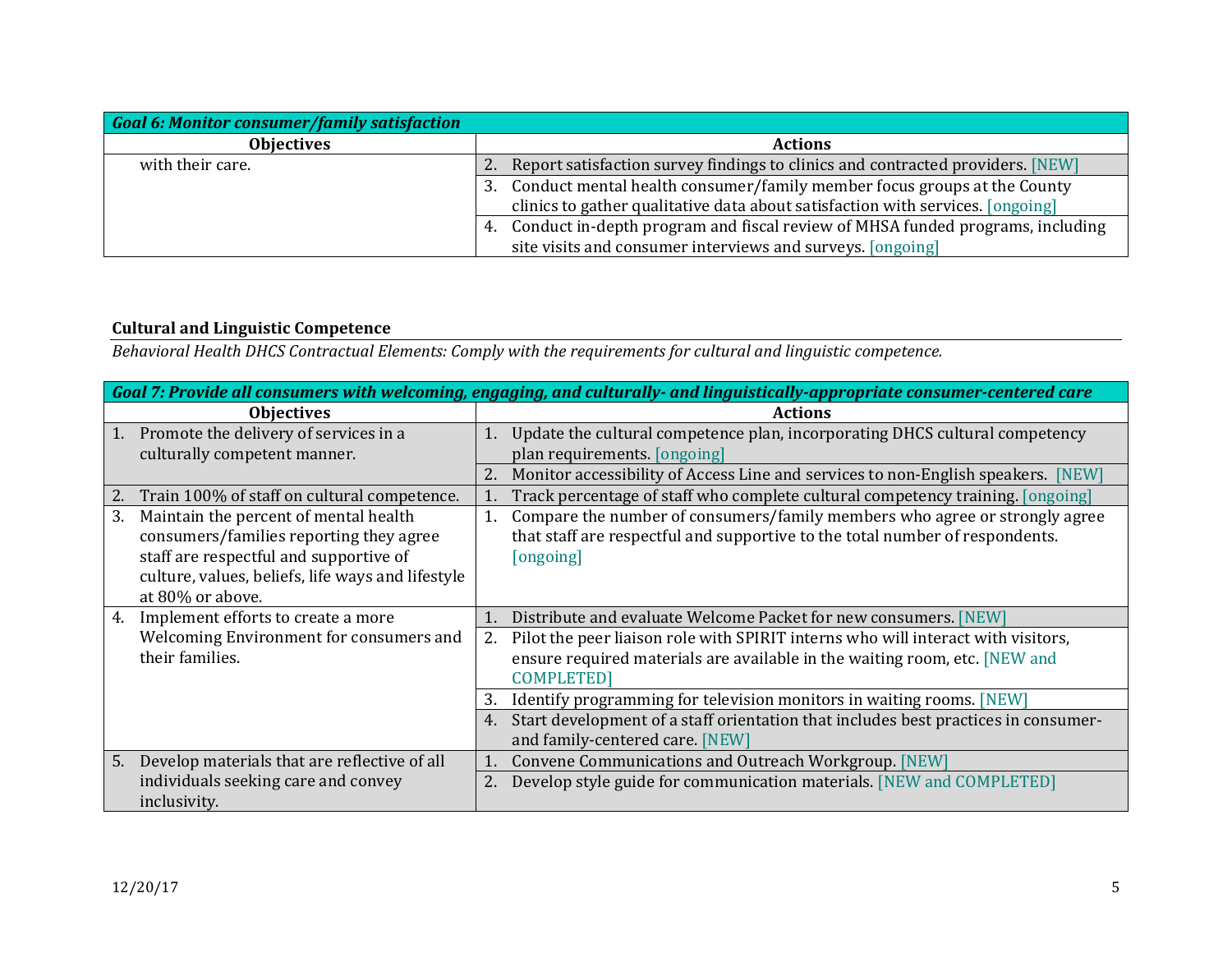#### **Medication Practices**

*Behavioral Health DHCS Contractual Elements: Monitor safety and effectiveness of medication practices.*

|    | <b>Goal 8: Promote safe and effective medication practices</b> |                |                                                                                     |  |
|----|----------------------------------------------------------------|----------------|-------------------------------------------------------------------------------------|--|
|    | <b>Objectives</b>                                              | <b>Actions</b> |                                                                                     |  |
| 1. | Mental Health charts reviewed using the                        | 1.             | All (100%) of medical staff to have a sample of their charts reviewed once a year.  |  |
|    | Medication Monitoring Tool will maintain an                    |                | [ongoing]                                                                           |  |
|    | average compliance rate of at least 90%.                       |                | 2. Conduct follow up with psychiatrists with the lowest compliance rates. [ongoing] |  |
| 2. | Implement and rollout e-Prescription at all                    |                | Provide training and technical assistance, so that 100% of clinic sites are e-      |  |
|    | County mental health clinics by 2017.                          |                | prescribing. [ongoing]                                                              |  |
| 3. | Identify behavioral health consumers who are 1.                |                | Develop reporting on consumers prescribed psychotropic medications. [NEW]           |  |
|    | medication stable.                                             |                |                                                                                     |  |
| 4. | Medication lab monitoring protocols are                        |                | Develop reporting on labs of consumers receiving injectable anti-psychotic          |  |
|    | adhered to.                                                    |                | medication. [NEW]                                                                   |  |

#### **Service Delivery and Clinical Issues**

*Behavioral Health DHCS Contractual Elements:*

*a. Address meaningful clinical issues affecting beneficiaries system‐wide.*

*b. Monitor appropriate and timely intervention of occurrences that raise quality of care concerns.*

|                   | <b>Goal 9: Standardize processes and cross-regional referrals</b> |    |                                                                                |  |
|-------------------|-------------------------------------------------------------------|----|--------------------------------------------------------------------------------|--|
| <b>Objectives</b> |                                                                   |    | <b>Actions</b>                                                                 |  |
|                   | Create a comprehensive, but simplified                            |    | Build referral processes into electronic health records. [NEW]                 |  |
|                   | internal and external referral process across                     | 2. | Educate staff regarding available options (e.g., housing) for consumers. [NEW] |  |
|                   | systems of care.                                                  |    |                                                                                |  |

| <b>Goal 10: Increase use of evidence-based practices</b>    |                                                                                                                                            |  |  |  |
|-------------------------------------------------------------|--------------------------------------------------------------------------------------------------------------------------------------------|--|--|--|
| <b>Objectives</b>                                           | <b>Actions</b>                                                                                                                             |  |  |  |
| Expand delivery of Dialectical Behavioral<br>Therapy (DBT). | Re-engage staff in consultation trainings to maintain DBT fidelity and effectiveness<br>and assure quality delivery of services. [ongoing] |  |  |  |
|                                                             | Train staff, including conduct "Train the Trainer" for Team Leaders and Program<br>Managers. [ongoing]                                     |  |  |  |
|                                                             | Revisit DBT referral process. [NEW]                                                                                                        |  |  |  |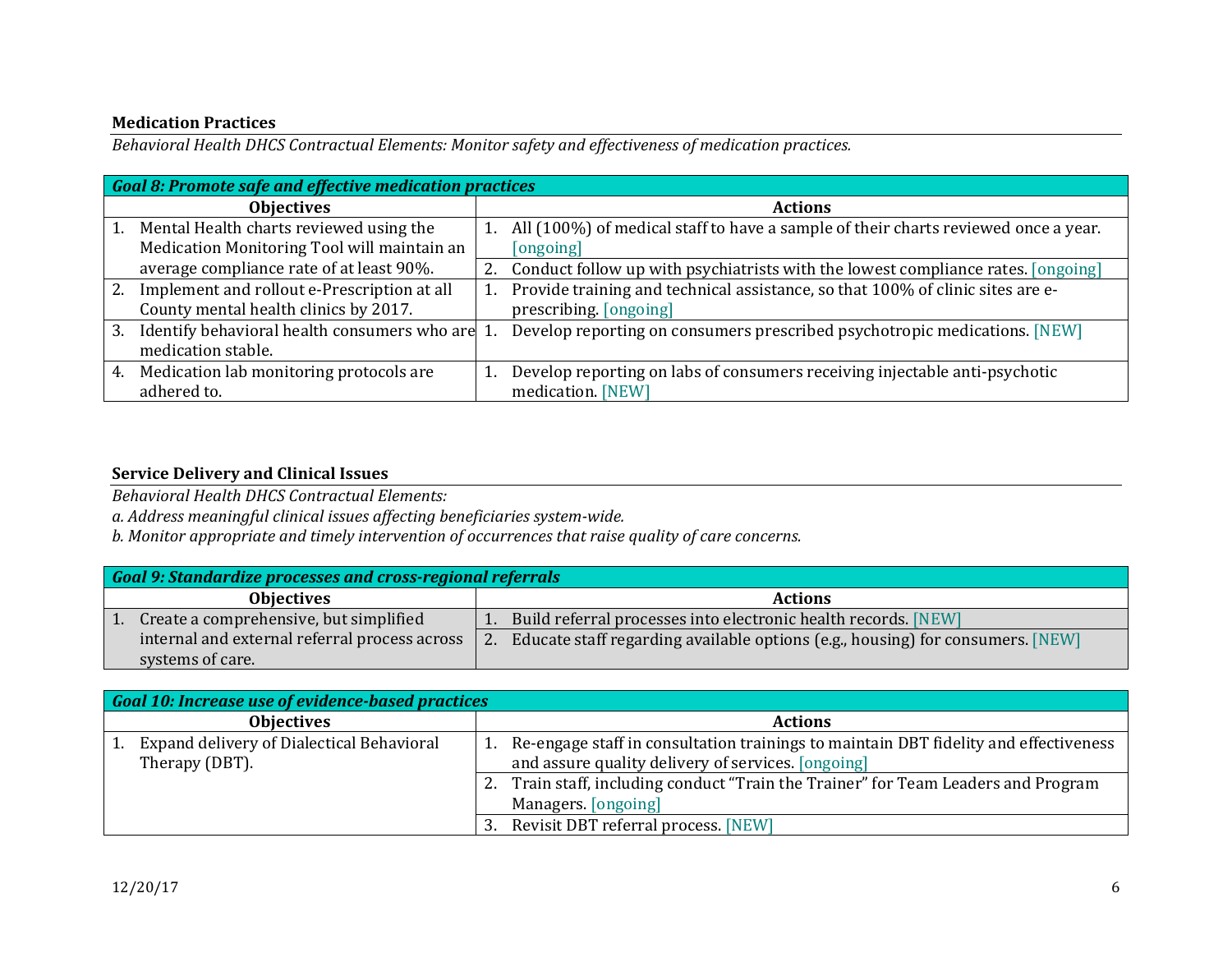| <b>Goal 10: Increase use of evidence-based practices</b> |                                                                                                    |  |  |  |
|----------------------------------------------------------|----------------------------------------------------------------------------------------------------|--|--|--|
| <b>Objectives</b>                                        | <b>Actions</b>                                                                                     |  |  |  |
|                                                          | Select an emotion regulation outcome measure. [NEW and COMPLETED]<br>4.                            |  |  |  |
|                                                          | Develop outcomes educational materials for staff. [NEW and COMPLETED]<br>5.                        |  |  |  |
|                                                          | Use centralized outcomes database. [NEW]<br>6.                                                     |  |  |  |
|                                                          | Investigate the feasibility of expanding DBT to the adult system of care. [NEW]<br>7.              |  |  |  |
| Continued implementation of Trauma<br>2.                 | Continue training opportunities and consultation on TF-CBT. [ongoing]<br>1.                        |  |  |  |
| Focused Cognitive Behavioral Therapy (TF-                | Monitor certification of staff in TF-CBT in the move from state to national<br>2.                  |  |  |  |
| CBT) in the Children's system of care.                   | certification. [ongoing]                                                                           |  |  |  |
|                                                          | Develop outcomes educational materials for staff. [NEW and COMPLETED]<br>3.                        |  |  |  |
|                                                          | Use centralized outcomes database. [NEW]<br>4.                                                     |  |  |  |
| Implement Family Based Therapy (FBT) for<br>3.           | Provide consultation to support FBT fidelity and effectiveness and assure quality<br>1.            |  |  |  |
| Eating Disorders in the Children's and Adult             | delivery of services. [NEW]                                                                        |  |  |  |
| systems of care beginning in 2017.                       | Monitor certification of staff in FBT. [NEW]<br>2.                                                 |  |  |  |
|                                                          | Develop an outcomes plan, including tracking of referrals and participants. [NEW<br>3.             |  |  |  |
|                                                          | and COMPLETED1                                                                                     |  |  |  |
| Implement at least one evidence-based<br>4.              | Convene trainings on Cognitive Behavioral Social Skills Training (CBSST) and CBT<br>1.             |  |  |  |
| program across the adult system of care                  | for psychosis (CBTp). [NEW and COMPLETED]                                                          |  |  |  |
| beginning in 2017.                                       | Develop certification plan for CBSST and CBTp. [NEW]<br>2.                                         |  |  |  |
|                                                          | 3.<br>Participate in consultation trainings. [NEW]                                                 |  |  |  |
|                                                          | Identify outcomes to measure program effectiveness. [NEW and COMPLETED]<br>4.                      |  |  |  |
| Build internal capacity to provide trainings<br>5.       | Revise and administer the Staff Development Survey that compiles a list of those<br>1.             |  |  |  |
| and supervision on evidence-based                        | trained and certified in various evidence-based practices. [ongoing]                               |  |  |  |
| practices.                                               | 2. Assess capacity for staff to attend Train-the-Trainer trainings on evidence-based               |  |  |  |
|                                                          | programs. [NEW]                                                                                    |  |  |  |
| Sustain and maintain ongoing<br>6.                       | Participate in the Trauma Transformed (T <sup>2</sup> ) collaborative, working together with<br>1. |  |  |  |
| implementation of evidence-based trauma-                 | Bay Area communities to change the way we understand, respond to, and heal                         |  |  |  |
| informed care.                                           | trauma. [ongoing]                                                                                  |  |  |  |
|                                                          | 2.<br>Staff cohort receives train-the-trainer TIS training. [ongoing and COMPLETED]                |  |  |  |
|                                                          | Convene a Trauma-Informed Collaborative to provide ongoing input and direction,<br>3.              |  |  |  |
|                                                          | including developing policies and procedures. [NEW]                                                |  |  |  |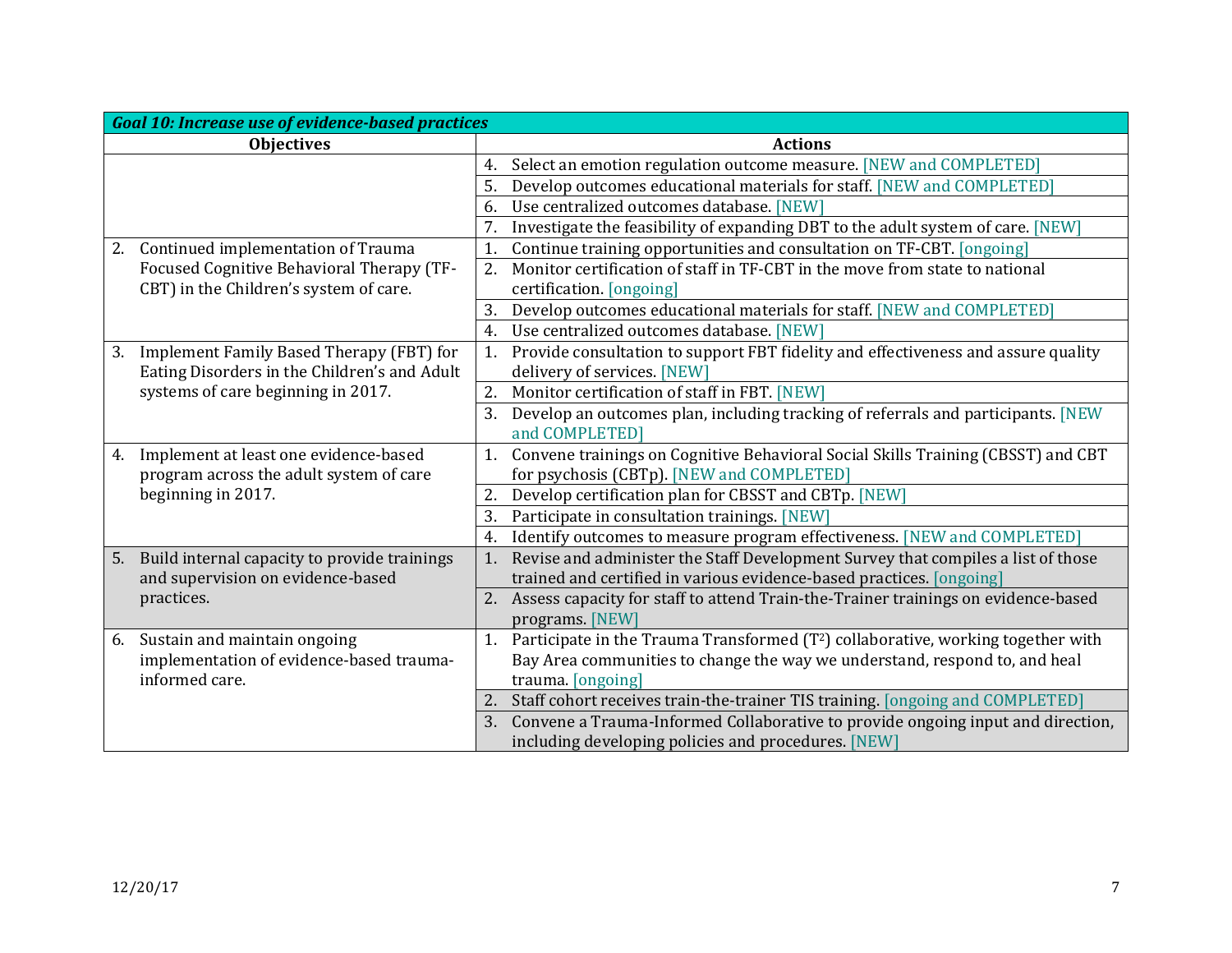| Goal 11: Facilitate access to substance use disorder treatment that support sustained recovery |  |                                                                                                                                                                                |  |
|------------------------------------------------------------------------------------------------|--|--------------------------------------------------------------------------------------------------------------------------------------------------------------------------------|--|
| <b>Objectives</b>                                                                              |  | <b>Actions</b>                                                                                                                                                                 |  |
| Infuse harm reduction strategies into the<br>treatment of co-occurring disorders.              |  | Develop literature that state individuals are not marginalized for substance use,<br>displaying mental health symptoms, or having trouble following a treatment plan.<br>[NEW] |  |
|                                                                                                |  | Recommend harm reduction strategies through peer support opportunities. [NEW]                                                                                                  |  |

|    | Goal 12: Effectively collect data and communicate data findings to staff and the community |    |                                                                                                                                                                  |  |  |
|----|--------------------------------------------------------------------------------------------|----|------------------------------------------------------------------------------------------------------------------------------------------------------------------|--|--|
|    | <b>Objectives</b>                                                                          |    | <b>Actions</b>                                                                                                                                                   |  |  |
| 1. | Develop electronic reporting capacity to<br>regularly examine quality, access, and         | 1. | Develop a communication plan that includes contract providers in the planning<br>and implementation of electronic interoperability of EHR data between disparate |  |  |
|    | timeliness of services through the                                                         |    | systems. [NEW]                                                                                                                                                   |  |  |
|    | Behavioral Health Electronic Health Record.                                                | 2. | Identify Champions and subject matter experts. [NEW]                                                                                                             |  |  |
|    |                                                                                            | 3. | Hold validation sessions. [NEW]                                                                                                                                  |  |  |
|    |                                                                                            | 4. | Conduct clinical content buildout. [NEW]                                                                                                                         |  |  |
|    |                                                                                            | 5. | Train all mental health staff. [NEW and COMPLETED]                                                                                                               |  |  |
|    |                                                                                            | 6. | Launch Phase I of the electronic health record. [NEW and COMPLETED]                                                                                              |  |  |
| 2. | Develop capacity to regularly examine                                                      | 1. | Prioritize data and reporting needs with Business Intelligence, ensuring that the                                                                                |  |  |
|    | quality, access, and timeliness data.                                                      |    | data system captures individual and program level data. [NEW]                                                                                                    |  |  |
| 3. | Monitor program performance to improve                                                     | 1. | Annually request COMPASS-EZ updates from BHSD managers. [NEW]                                                                                                    |  |  |
|    | BHSD capacity and service delivery.                                                        | 2. | Report out monthly at Program Managers meeting to provide updates and gauge<br>progress toward BHSD goals and timelines. [NEW]                                   |  |  |
| 4. | Identify levels of care and outcome                                                        | 1. | Analyze Level of Care Utilization System (LOCUS) and Child and Adolescent Level                                                                                  |  |  |
|    | measure(s) to assess consumer performance.                                                 |    | of Care Utilization System (CALOCUS) instrument data. [ongoing]                                                                                                  |  |  |
| 5. | Pilot utilization of the PHQ-9 and GAD-7.                                                  | 1. | Identify sites to host pilot. [NEW and COMPLETED]                                                                                                                |  |  |
|    |                                                                                            | 2. | Convene pilot planning workgroup. [NEW]                                                                                                                          |  |  |
|    |                                                                                            | 3. | Establish workflows and provide staff training. [NEW and COMPLETED]                                                                                              |  |  |
| 6. | Use Child and Adolescent Needs and                                                         |    | Coordinate with Counties using the CANS to capture lessons learned and inform                                                                                    |  |  |
|    | Strengths (CANS) and Pediatric Symptom                                                     |    | implementation planning. [NEW]                                                                                                                                   |  |  |
|    | Checklist (PSC-35) outcome measures for                                                    | 2. | Identify and train staff to become Train-the-Trainers. [NEW and COMPLETED]                                                                                       |  |  |
|    | children and youth up to age 21.                                                           | 3. | Form an Implementation Team to oversee infrastructure changes and training.                                                                                      |  |  |
|    |                                                                                            |    | [NEW]                                                                                                                                                            |  |  |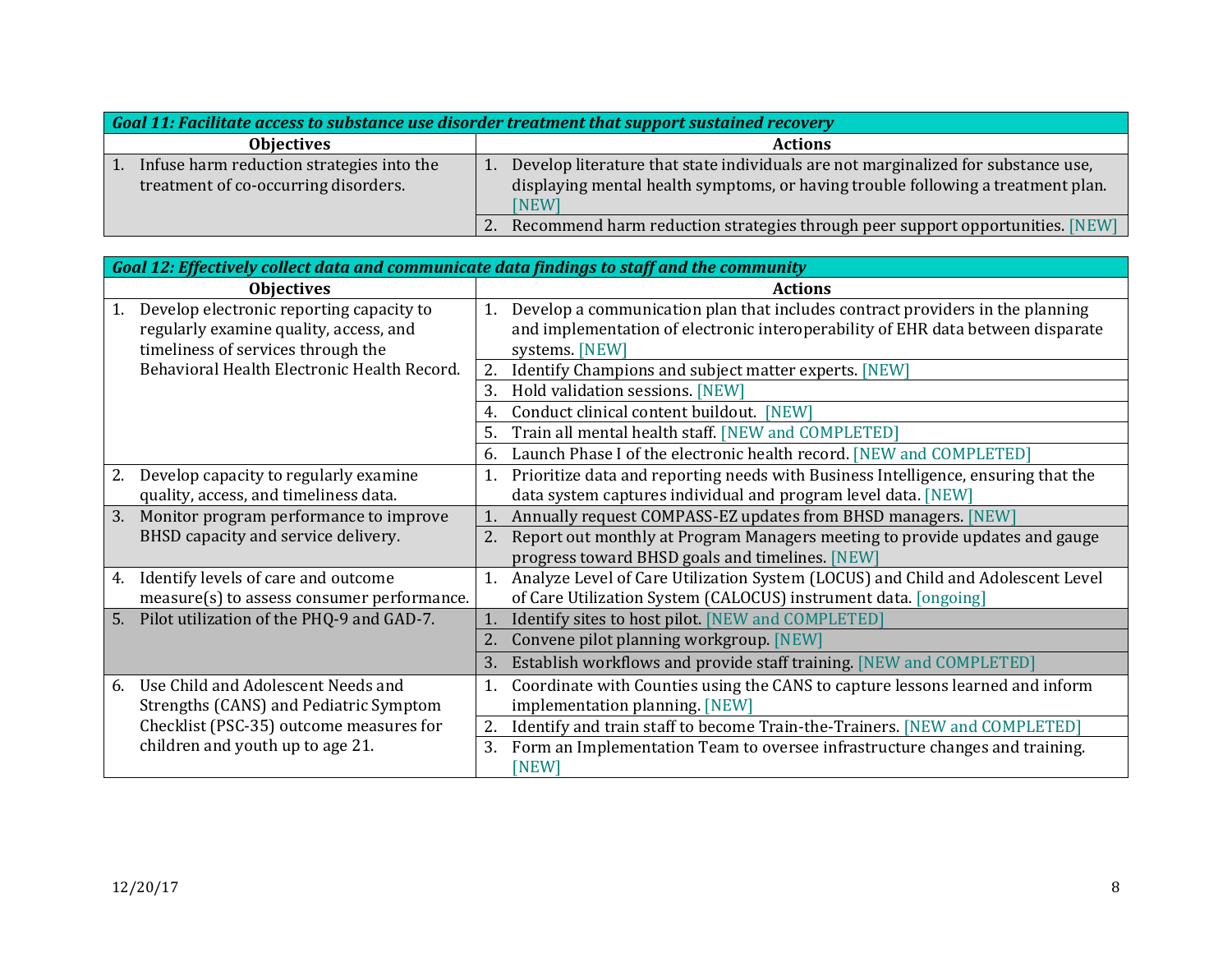|    | Goal 13: Improve consumer and community communication, collaboration, and education |    |                                                                                   |  |  |
|----|-------------------------------------------------------------------------------------|----|-----------------------------------------------------------------------------------|--|--|
|    | <b>Objectives</b>                                                                   |    | <b>Actions</b>                                                                    |  |  |
| 1. | Plan, coordinate, and oversee the Wellness                                          | 1. | Monitor implementation of WRAP across the County. [ongoing]                       |  |  |
|    | Recovery Action Plan (WRAP) program for                                             | 2. | Hold WRAP facilitator training. [NEW]                                             |  |  |
|    | Contra Costa Health Services.                                                       | 3. | Identify data tool on program effectiveness. [NEW]                                |  |  |
| 2. | Educate peers and family members through                                            | 1. | Implement coursework emphasizing recovery, including facilitation, coordination   |  |  |
|    | Service Provider Individualized Recovery                                            |    | of speakers and activities, and assessment of students' readiness to graduate.    |  |  |
|    | Intensive Training (SPIRIT) program, a                                              |    | [ongoing]                                                                         |  |  |
|    | college-accredited three college course                                             | 2. | Recruit consumers and family members of consumers. [ongoing]                      |  |  |
|    | series.                                                                             | 3. | Consolidate and revise curriculum. [ongoing]                                      |  |  |
|    |                                                                                     | 4. | Coordinate internship placements. [ongoing]                                       |  |  |
|    |                                                                                     | 5. | Support students and alumni in obtaining and maintaining paid and unpaid          |  |  |
|    |                                                                                     |    | employment. [ongoing]                                                             |  |  |
| 3. | Continue the Committee for Social Inclusion                                         | 1. | Facilitate monthly meetings, including educational presentations. [ongoing]       |  |  |
|    | to foster a community alliance and provide                                          | 2. | Update stigma brochures. [NEW]                                                    |  |  |
|    | public education.                                                                   |    |                                                                                   |  |  |
| 4. | Continue the Wellness and Recovery                                                  | 1. | Facilitate monthly sub-committee meetings. [ongoing]                              |  |  |
|    | Education for Acceptance, Choice and Hope                                           | 2. | Educate on the "Tell Your Story" curriculum. [ongoing]                            |  |  |
|    | (WREACH) program.                                                                   | 3. | Participate in Crisis Intervention Trainings (CIT). [ongoing]                     |  |  |
|    | 5. Expand the PhotoVoice program to                                                 | 1. | Provide facilitator training to community-based organization staff. [NEW]         |  |  |
|    | community-based organizations by 2017.                                              | 2. | Coordinate implementation of PhotoVoice across the County, including with new     |  |  |
|    |                                                                                     |    | populations (e.g., TAY). [ongoing]                                                |  |  |
|    |                                                                                     | 3. | Begin holding PhotoVoice exhibitions in the community to reduce stigma. [NEW]     |  |  |
|    |                                                                                     | 4. | Facilitate monthly sub-committee meetings. [NEW]                                  |  |  |
|    | 6. Provide Family Partnership training.                                             | 1. | Hold trainings. [ongoing]                                                         |  |  |
| 7. | Hold Parent Cafes across the County by                                              | 1. | Implement Family Partners in facilitating Parent Cafes. [ongoing]                 |  |  |
|    | 2017.                                                                               |    |                                                                                   |  |  |
| 8. | Hold the Educate Equip Support (EES)                                                | 1. | Hold at least two EES group with education parents/ caregivers, including Spanish |  |  |
|    | program.                                                                            |    | language groups. [ongoing]                                                        |  |  |
|    | 9. Provide Mental Health First Aid (MHFA) to                                        | 1. | Conduct MHFA train-the-trainer training for County and community based            |  |  |
|    | the community.                                                                      |    | organization staff. [NEW and COMPLETED]                                           |  |  |
|    |                                                                                     | 2. | Establish a strategic planning committee to plan implementation. [NEW]            |  |  |
|    |                                                                                     | 3. | Provide community trainings. [NEW]                                                |  |  |
|    | 10. Assist consumers/family members develop                                         | 1. | Hire peer Commute Navigation Specialists. [ongoing]                               |  |  |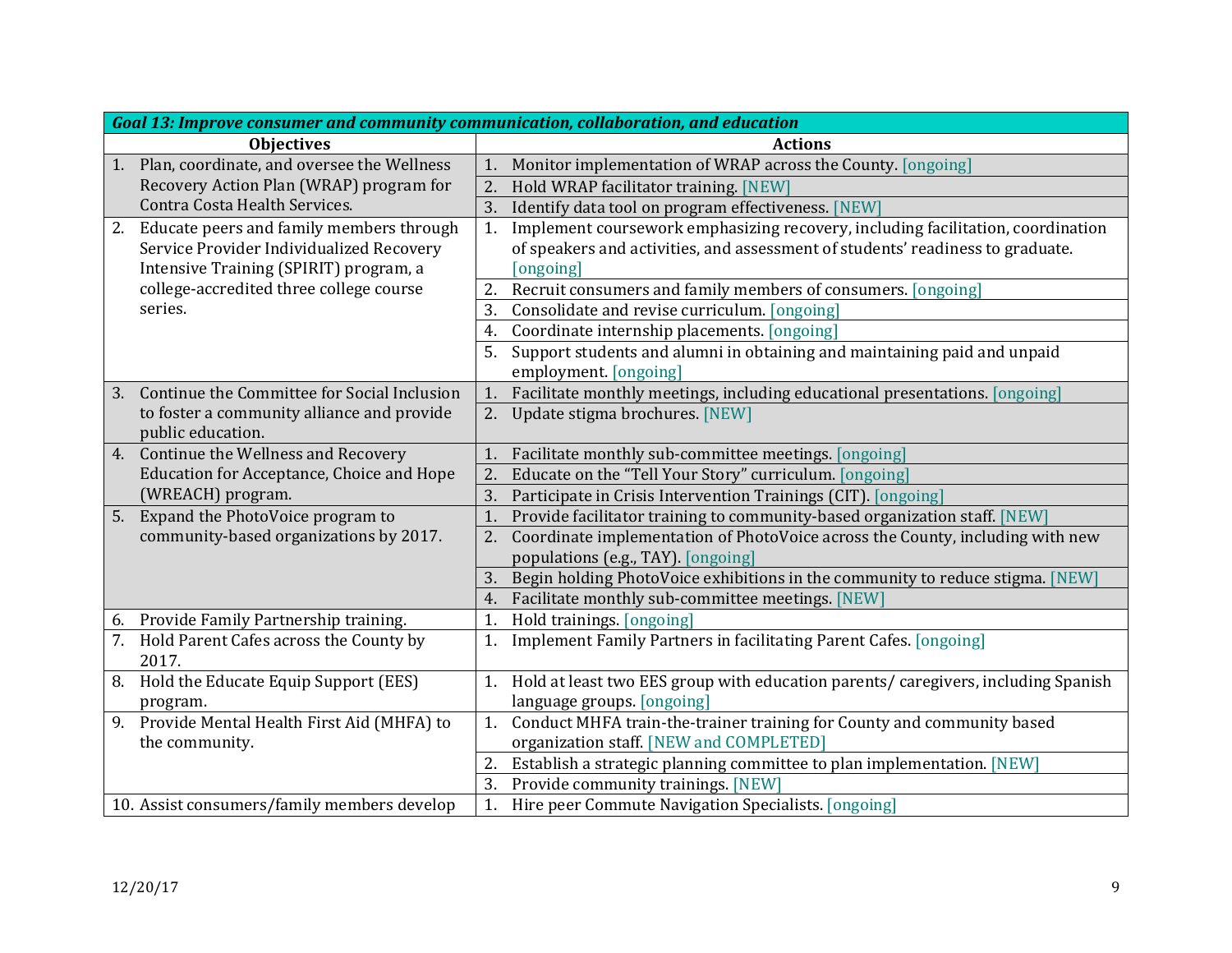| Goal 13: Improve consumer and community communication, collaboration, and education |                                                                                            |  |  |
|-------------------------------------------------------------------------------------|--------------------------------------------------------------------------------------------|--|--|
| <b>Objectives</b>                                                                   | <b>Actions</b>                                                                             |  |  |
| increased skills and capacity for getting to                                        | Review relevant MHSA needs assessment recommendations. [NEW and                            |  |  |
| and from mental health services via the                                             | <b>COMPLETED]</b>                                                                          |  |  |
| Overcoming Transportation Barriers project.                                         | Compile and develop resources to share transportation information with staff and<br>3.     |  |  |
|                                                                                     | consumers and their families. [NEW]                                                        |  |  |
|                                                                                     | Review and revise as necessary transportation policy(ies) and standardize<br>4.            |  |  |
|                                                                                     | practices across clinics. [NEW]                                                            |  |  |
|                                                                                     | Liaise between County, service providers, and transit authorities, as well as act as<br>5. |  |  |
|                                                                                     | the County representative in community forums related to transportation. [NEW]             |  |  |
|                                                                                     | Create a Transportation Subcommittee. [NEW]<br>6.                                          |  |  |

| <b>Goal 14: Maintain effective and consistent utilization review practices</b>     |                                                                                                                                     |  |  |
|------------------------------------------------------------------------------------|-------------------------------------------------------------------------------------------------------------------------------------|--|--|
| <b>Objectives</b>                                                                  | <b>Actions</b>                                                                                                                      |  |  |
| Improve communication with those who<br>interface with or are part of the UR Team. | Hold regularly scheduled UR meetings on authorization, Level 1, and centralized<br>reviews. [ongoing]                               |  |  |
|                                                                                    | 2. Conduct documentation training monthly and by request at County operated<br>clinics and community-based organizations. [ongoing] |  |  |
|                                                                                    | Attend County and community-based organization meetings to announce and<br>3.<br>communicate UR regulatory changes. [ongoing]       |  |  |
|                                                                                    | Send mass mailers and emails to all providers, and County owned and operated<br>4.<br>clinics on UR changes. [ongoing]              |  |  |
| Train 100% of staff on HIPAA.                                                      | Track percentage of staff who complete HIPAA training. [NEW]                                                                        |  |  |

### **Continuity and Coordination of Care**

Behavioral Health DHCS Contractual Elements: Work to ensure continuity and coordination of care with physical health care providers. *Coordinate with other human services agencies used by beneficiaries.*

|                   | <b>Goal 15: Promote prevention and early intervention</b> |  |                                                                               |  |
|-------------------|-----------------------------------------------------------|--|-------------------------------------------------------------------------------|--|
| <b>Objectives</b> |                                                           |  | <b>Actions</b>                                                                |  |
|                   | Better integrate PEI programs with mental                 |  | Develop and disseminate PEI reports that highlight outreach to underserved    |  |
|                   | health treatment programs.                                |  | populations and linkage to mental health care. [NEW]                          |  |
|                   |                                                           |  | Facilitate PEI staff capacity to increase access to mental health care. [NEW] |  |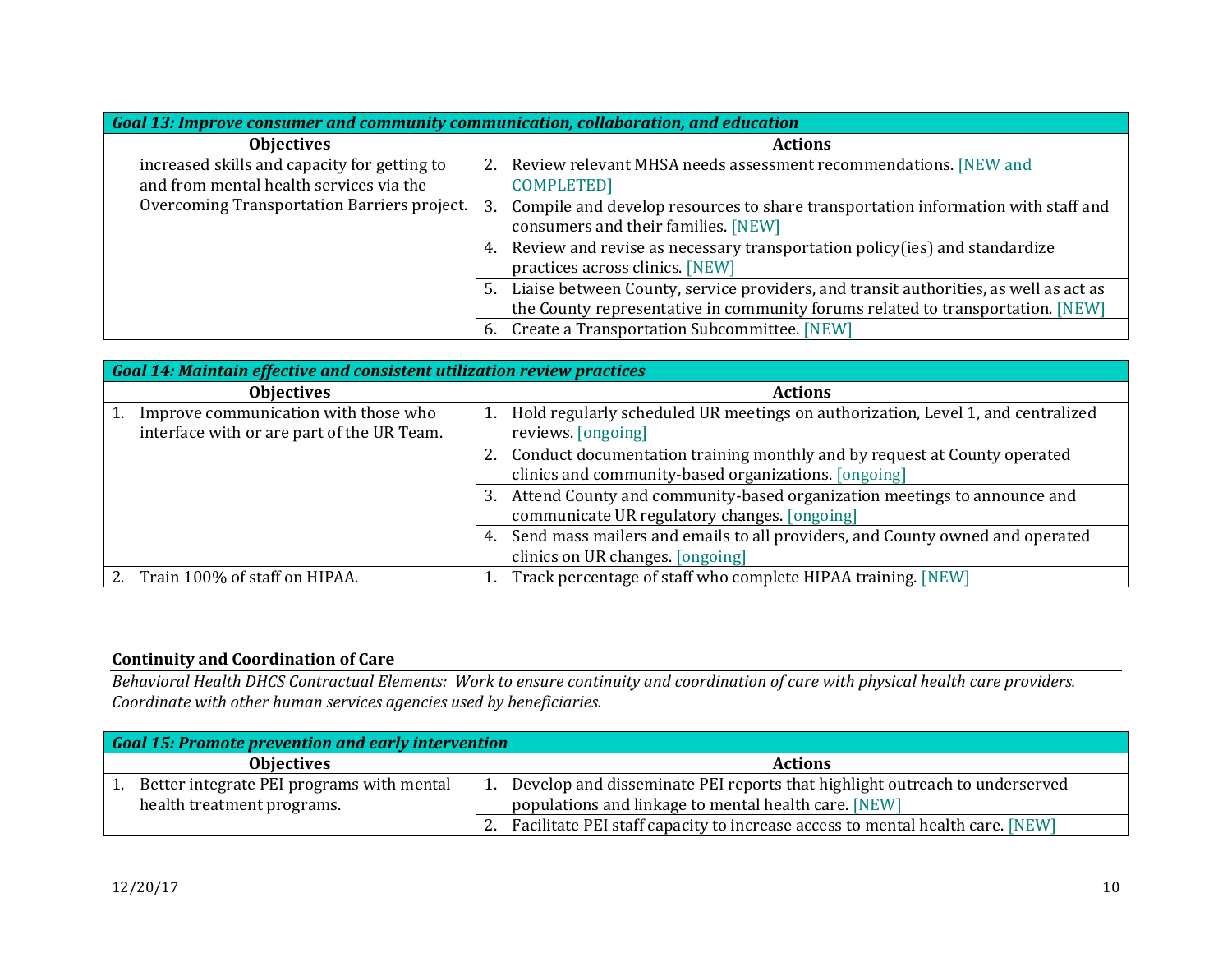|    | <b>Goal 15: Promote prevention and early intervention</b> |                                                                                       |  |  |
|----|-----------------------------------------------------------|---------------------------------------------------------------------------------------|--|--|
|    | <b>Objectives</b>                                         | <b>Actions</b>                                                                        |  |  |
| 2. | Strengthen and integrate suicide prevention               | Conduct monthly multi-agency Suicide Prevention Committee meetings. [ongoing]<br>Ι.   |  |  |
|    | efforts.                                                  | Develop Suicide Prevention Pilot program into a county-wide program. [NEW]            |  |  |
|    |                                                           | Develop linkage and use of statewide suicide prevention resources, such as Each<br>3. |  |  |
|    |                                                           | Mind Matters and Know the Signs. [NEW]                                                |  |  |

|    | <b>Goal 16: Integrate behavioral health services with other County systems</b> |    |                                                                                     |  |
|----|--------------------------------------------------------------------------------|----|-------------------------------------------------------------------------------------|--|
|    | <b>Objectives</b>                                                              |    | <b>Actions</b>                                                                      |  |
| 1. | Serve 10-20 adult mental health consumers                                      | 1. | Screen, enroll, and provide individual, group, and community linkages services to   |  |
|    | with chronic health conditions caseload per                                    |    | participants on an ongoing basis. [ongoing]                                         |  |
|    | region through the Coaching to Wellness                                        | 2. | Evaluate the program on consumer perceptions of their own wellness and              |  |
|    | program (clinical performance improvement                                      |    | wellbeing, changes in consumer behaviors and symptoms, and cross-service            |  |
|    | project).                                                                      |    | collaboration. [ongoing]                                                            |  |
|    |                                                                                | 3. | Rollout program to West County. [NEW and COMPLETED]                                 |  |
|    |                                                                                | 4. | Hire additional project staff. [ongoing]                                            |  |
| 2. | Provide with high fidelity Functional Family                                   | 1. | Collect data on treatment adherence. [ongoing]                                      |  |
|    | Therapy as part of the Mentally Ill Offender                                   | 2. | Administer the Youth Outcomes Questionnaire Therapeutic Alliance (YOQ TA) and       |  |
|    | Crime Reduction Grant under the Contra                                         |    | YOQ-Self-Report (SR) TA to measure therapeutic alliance and youth symptoms and      |  |
|    | <b>Costa County Probation Department.</b>                                      |    | social behavior difficulties. [ongoing]                                             |  |
| 3. | Coordinate Drug Medi-Cal Waiver services                                       | 1. | Conduct outreach and training to primary care on referrals and coordination of      |  |
|    | with primary care and mental health                                            |    | care. [NEW]                                                                         |  |
|    | services.                                                                      | 2. | Designate staff at Access Line to address calls from primary care. [NEW]            |  |
|    |                                                                                | 3. | Update substance use disorder services forms to include primary care information.   |  |
|    |                                                                                |    | [NEW]                                                                               |  |
|    |                                                                                |    | 4. Screen mental health consumers on substance use and make appropriate referrals.  |  |
|    |                                                                                |    | [NEW]                                                                               |  |
|    |                                                                                | 5. | Start Drug Medi-Cal certification process at specialty mental health clinics. [NEW] |  |
|    |                                                                                | 6. | For dual-diagnosed consumers not engaged in treatment, hold voluntary groups        |  |
|    |                                                                                |    | when they come in for financial support. [NEW]                                      |  |
|    |                                                                                | 7. | Educate judges on appropriate referrals and level of cares. [NEW and COMPLETED]     |  |
|    |                                                                                | 8. | Access Line to begin accepting calls from jails from individuals needing substance  |  |
|    |                                                                                |    | use disorder services. [NEW and COMPLETED]                                          |  |